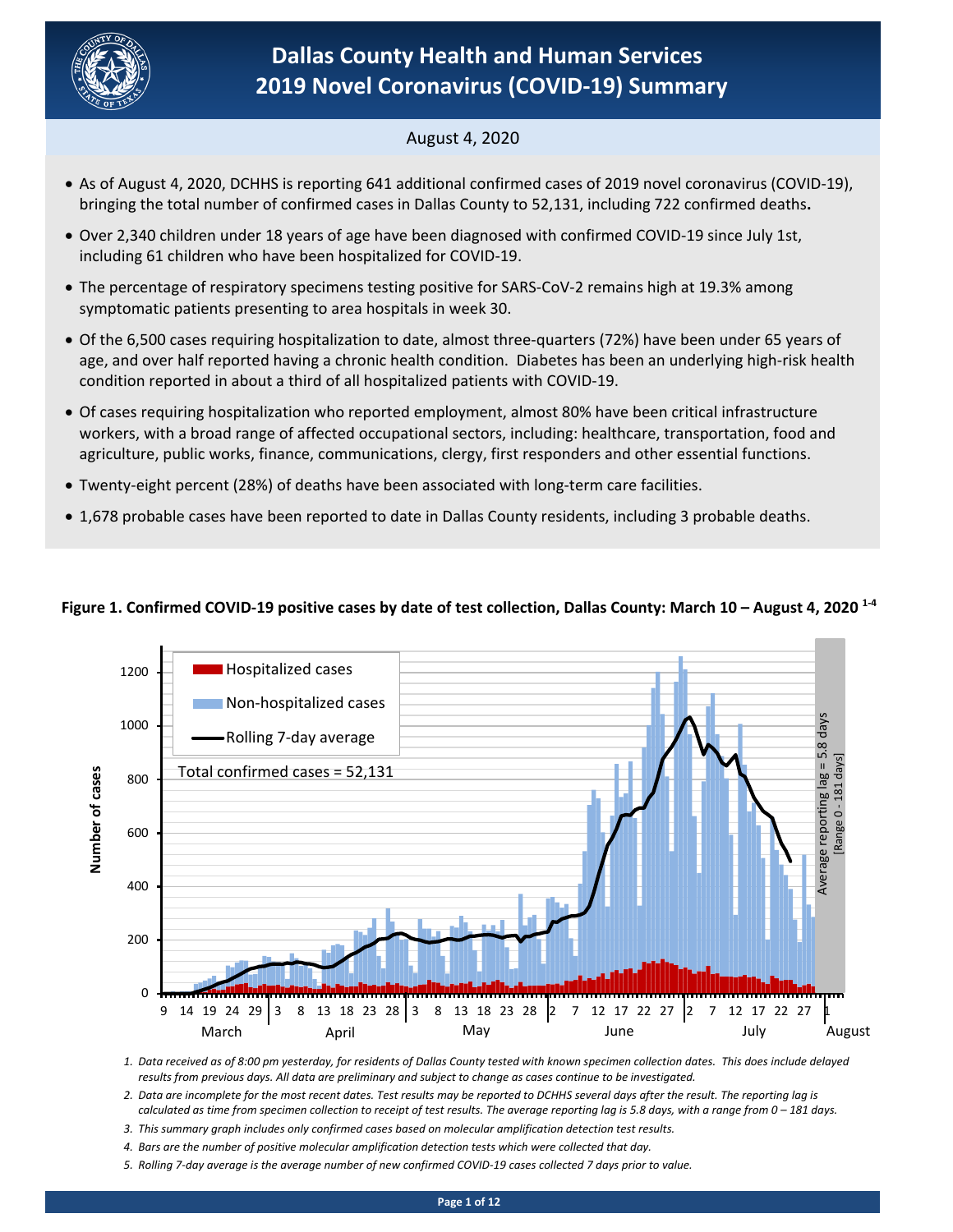

**Figure 2. Cumulative confirmed COVID-19 cases by date of test collection, Dallas County: March 10 – August 4, 2020 1-2**

*1. Data received as of 8:00 pm yesterday, for residents of Dallas County tested with known specimen collection dates. This does include delayed results from previous days. All data are preliminary and subject to change as cases continue to be investigated.*

*2. Data are incomplete for the most recent dates. Test results may be reported to DCHHS several days after the result. The reporting lag is calculated as time from specimen collection to receipt of test results. The average reporting lag is 5.8 days, with a range from 0 – 181 days.*

| <b>Source of Laboratory Testing for Reported Positive Molecular</b><br><b>Amplification Detection Tests</b> | # Tests<br>$(N=52, 131)$ | % of Total<br>Cases |
|-------------------------------------------------------------------------------------------------------------|--------------------------|---------------------|
| Commercial or Hospital Laboratory*                                                                          | 50,310                   | 96%                 |
| Dallas LRN Laboratory                                                                                       | 1,549                    | 3%                  |
| Other Public Health Laboratory                                                                              | 272                      | 1%                  |

## **Table 1. Source of laboratory testing for confirmed cases of COVID-19, Dallas County**

*\* Includes: AIT, ARUP, CPL, Excelsior, LabCorp, Magnolia, Medfusion, Prism, Quest, Viracor, and multiple hospital laboratories*

#### **Table 2. Characteristics of cumulative confirmed COVID-19 cases, Dallas County: March 9 – August 4, 2020**

|                                                                         |              | <b>Number</b> | % of Total Cases <sup>+</sup> |
|-------------------------------------------------------------------------|--------------|---------------|-------------------------------|
| Total Cases in Dallas County residents                                  | $N = 52,131$ | 100%          |                               |
|                                                                         | 0 to 17      | 5,367         | 10%                           |
| Age Group (years)                                                       | 18 to 40     | 23,744        | 46%                           |
|                                                                         | 41 to 64     | 18,027        | 35%                           |
|                                                                         | $\geq 65$    | 4,824         | 9%                            |
| Sex                                                                     | Female       | 25,730        | 50%                           |
|                                                                         | Male         | 25,634        | 50%                           |
| Not Hospitalized (Includes: Outpatient, urgent care, drive-through, ED) | 45,631       | 87%           |                               |
| <b>Ever Hospitalized</b>                                                | 6,500        | 13%           |                               |

⁺*Percentages calculated among cases with known age/sex*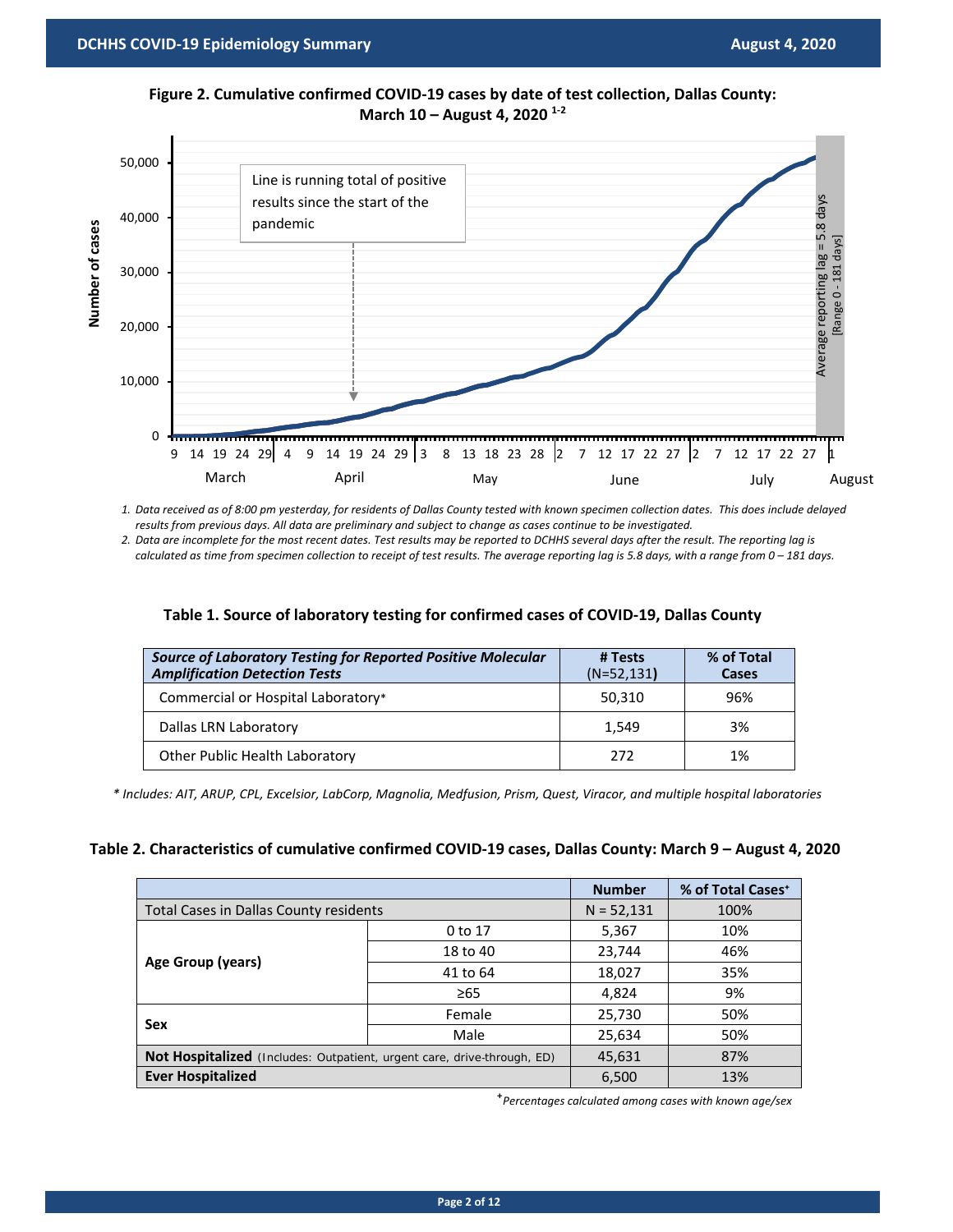

## **Figure 3. Probable COVID-19 cases by date of test collection, Dallas County: June 3 – August 4, 2020 1-5**

- *1. Data received as of 8:00 pm yesterday, for residents of Dallas County tested with known specimen collection dates. This does include delayed results from previous days. All data are preliminary and subject to change as cases continue to be investigated.*
- *2. Data are incomplete for the most recent dates. Test results may be reported to DCHHS several days after the result. The reporting lag is calculated as time from specimen collection to receipt of test results.*
- *3. This summary graph includes only probable cases which meet below CDC case definition. Probable cases are reported separately from confirmed cases.*

#### **Table 3. Characteristics of cumulative probable COVID-19 cases, Dallas County: June 10 – August 4, 2020**

|                                                 |             | <b>Number</b> | % of Total Cases <sup>+</sup> |
|-------------------------------------------------|-------------|---------------|-------------------------------|
| Total Probable Cases in Dallas County residents | $N = 1,678$ | 100%          |                               |
| Age Group (years)                               | 0 to 17     | 441           | 27%                           |
|                                                 | 18 to 40    | 787           | 47%                           |
|                                                 | 41 to 64    | 375           | 22%                           |
|                                                 | ≥65         | 71            | 4%                            |
| Sex                                             | Female      | 827           | 49%                           |
|                                                 | Male        | 848           | 51%                           |

⁺*Percentages calculated among cases with known age/sex*

## **CDC Definition of a COVID-19 case:**

"A COVID-19 case includes [confirmed and probable cases and deaths.](https://www.cdc.gov/coronavirus/2019-ncov/cases-updates/cases-in-us.html) This change was made to reflect an interim [COVID-19 position](https://cdn.ymaws.com/www.cste.org/resource/resmgr/2020ps/Interim-20-ID-01_COVID-19.pdf) statement issued by the Council of State and Territorial Epidemiologists on April 5, 2020. The position statement included a case definition and made COVID-19 a [nationally notifiable disease.](https://wwwn.cdc.gov/nndss/conditions/notifiable/2020/)"

## **CDC Definition of a COVID-19 probable case:**

"A [probable case or death](https://wwwn.cdc.gov/nndss/conditions/coronavirus-disease-2019-covid-19/case-definition/2020/) is defined as:

- A person meeting *[clinical criteria](https://wwwn.cdc.gov/nndss/conditions/coronavirus-disease-2019-covid-19/case-definition/2020/) AND [epidemiologic evidence](https://wwwn.cdc.gov/nndss/conditions/coronavirus-disease-2019-covid-19/case-definition/2020/)* with no confirmatory laboratory testing performed for COVID-19;
- A person meeting [presumptive laboratory evidence](https://wwwn.cdc.gov/nndss/conditions/coronavirus-disease-2019-covid-19/case-definition/2020/) **AND** either [clinical criteria](https://wwwn.cdc.gov/nndss/conditions/coronavirus-disease-2019-covid-19/case-definition/2020/) **OR** [epidemiologic](https://wwwn.cdc.gov/nndss/conditions/coronavirus-disease-2019-covid-19/case-definition/2020/)  [evidence;](https://wwwn.cdc.gov/nndss/conditions/coronavirus-disease-2019-covid-19/case-definition/2020/)
- A person meeting [vital records criteria](https://wwwn.cdc.gov/nndss/conditions/coronavirus-disease-2019-covid-19/case-definition/2020/) with no confirmatory laboratory testing performed for COVID-19."

\*Centers for Disease Control and Prevention FAQ: COVID-19 Data and Surveillance:

<https://www.cdc.gov/coronavirus/2019-ncov/covid-data/faq-surveillance.html>

\*\*See also Texas Department of State Health Services (DSHS) Case Definition:

<https://www.dshs.state.tx.us/coronavirus/docs/DSHS-COVID19CaseDefinitionandInvestigationPrioritizationGuidance.pdf>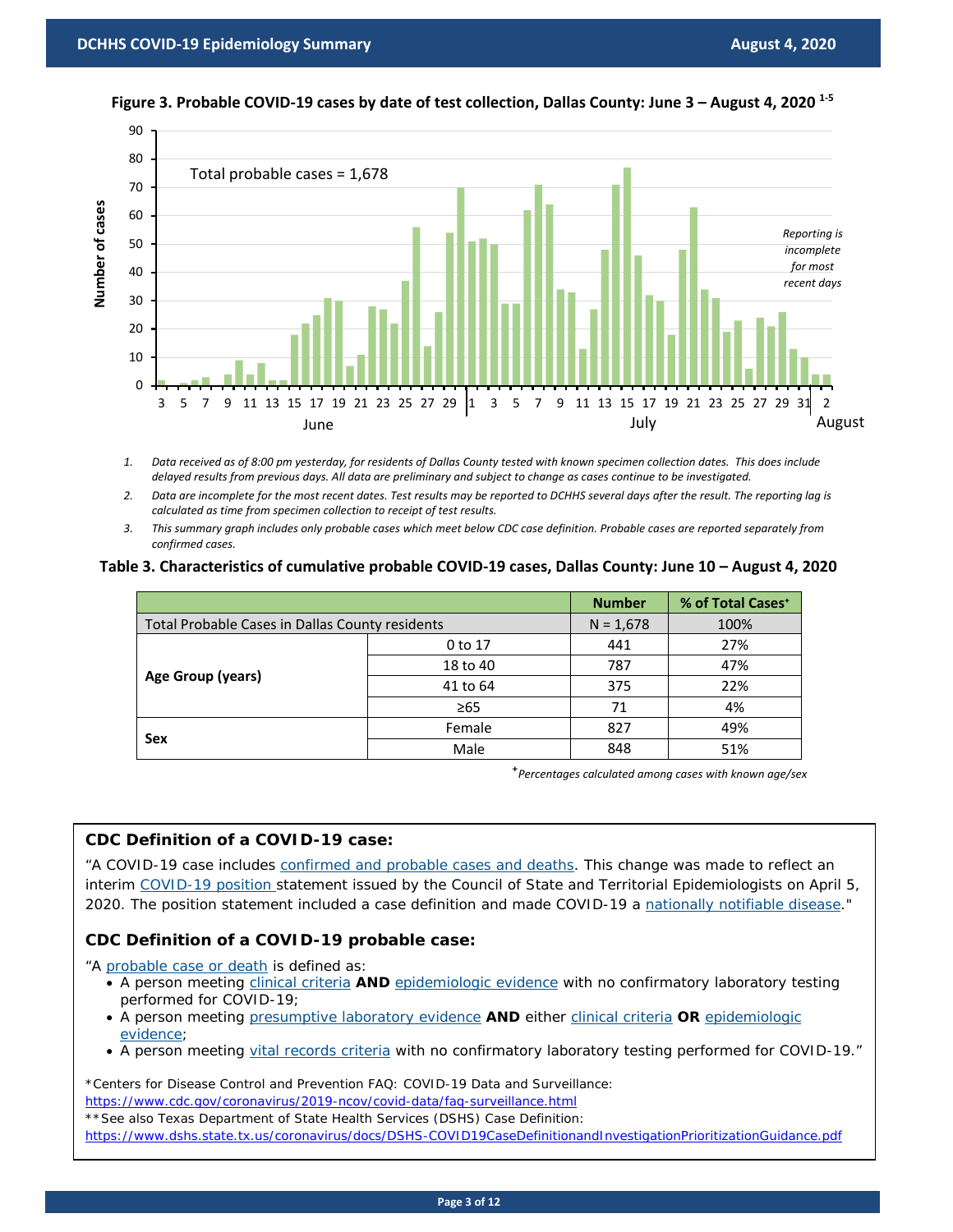## **Figure 4. Number of confirmed COVID-19 cases by age group and month of collection, Dallas County**

| Age Group (in years)      | 0 to 17 |     | 18 to 40 |     | 41 to 64 |     | $\geq 65$ |     |
|---------------------------|---------|-----|----------|-----|----------|-----|-----------|-----|
| <b>Month of Diagnosis</b> | N       | %   | N        | %   | N        | %   | N         | %   |
| March                     | 26      | 2%  | 493      | 38% | 576      | 44% | 211       | 16% |
| April                     | 285     | 6%  | 1,791    | 39% | 1,897    | 42% | 570       | 13% |
| May                       | 682     | 11% | 2,590    | 42% | 2,230    | 37% | 607       | 10% |
| June                      | 1,534   | 10% | 7,945    | 52% | 4,702    | 31% | 1,174     | 7%  |
| July                      | 2,337   | 12% | 8,079    | 43% | 6,678    | 35% | 1,845     | 10% |



*1. Data received as of 8:00 pm yesterday, for residents of Dallas County tested with known specimen collection dates. This does include delayed results from previous days. All data are preliminary and subject to change as cases continue to be investigated.*

*2. Data are incomplete for the most recent dates. Test results may be reported to DCHHS several days after the result. The reporting lag is calculated as time from specimen collection to receipt of test results. The average reporting lag is 5.8 days, with a range from 0 – 181 days.*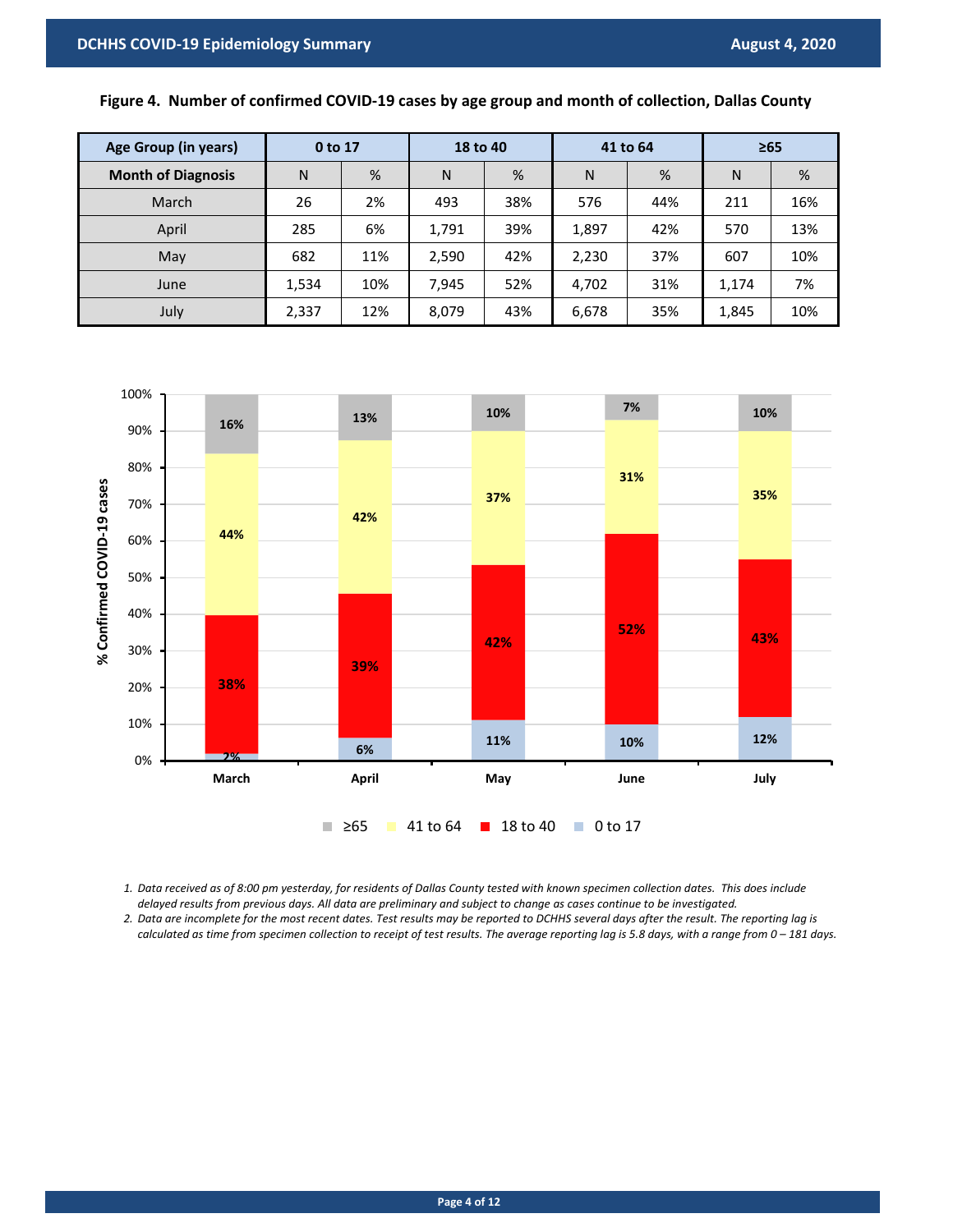



*\* Non-hospitalized includes all patients not admitted to acute-care hospitals (e.g. outpatient, urgent care, drive-through, ED-only, LTCF) and diagnosed with confirmed COVID-19. All data are preliminary and subject to change as cases continue to be received and investigated.*

*\*\* Data are incomplete for the most recent dates. Test results may be reported to DCHHS several days after the result. The reporting lag is calculated as*  time from specimen collection to receipt of molecular amplification detection test results.



**Figure 6. Influenza and confirmed COVID-19 hospitalizations by week of admission, Dallas County: September 2019 through week ending July 25, 2020 (CDC Week 30)**\*

\* Hospitalized Dallas County residents diagnosed with confirmed COVID-19 by molecular amplification detection testing. All data are preliminary and *subject to change as cases continue to be received and investigated.*

*\*\* Data are incomplete for the most recent dates. Test results may be reported to DCHHS several days after the result. The reporting lag is calculated as time from specimen collection to receipt of test results.*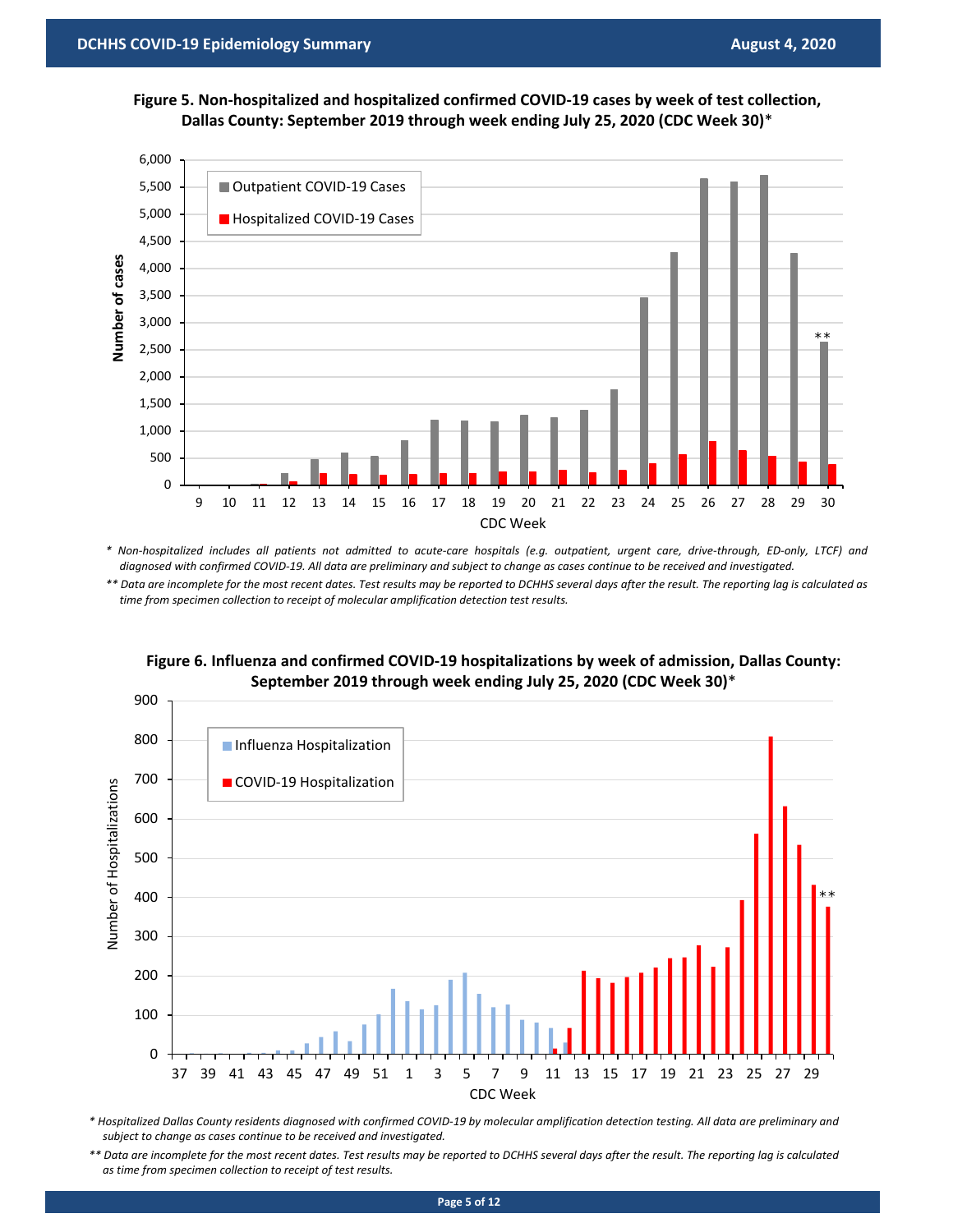## **Table 4. Characteristics of cumulative hospitalized confirmed COVID-19 cases, Dallas County: March 10 – August 4, 2020**

|                                      |                       | <b>Hospitalized Cases</b> | %                  |  |
|--------------------------------------|-----------------------|---------------------------|--------------------|--|
| <b>Ever Hospitalized</b>             |                       | $N = 6,500$               | 13% of Total Cases |  |
| Admitted to Intensive Care Unit      |                       | 1,380                     | 21%                |  |
| <b>Mechanical Ventilation</b>        |                       | 743                       | 11%                |  |
| Sex                                  | Male                  | 3,375                     | 52%                |  |
|                                      | Female                | 3,125                     | 48%                |  |
|                                      | $0 - 17$              | 154                       | 2%                 |  |
| Age Group (years)                    | 18-40                 | 1,604                     | 25%                |  |
|                                      | 41-64                 | 2,930                     | 45%                |  |
|                                      | $\geq 65$             | 1,812                     | 28%                |  |
| Presence of ≥1 high risk condition   |                       | 3,598                     | 55%                |  |
| <b>Diabetes</b>                      |                       | 1,913                     | 30%                |  |
| Lung Disease (e.g. COPD, asthma)     |                       | 649                       | 10%                |  |
| Heart Disease (e.g. CHF)             |                       | 823                       | 13%                |  |
| Kidney Disease (e.g. ESRD, dialysis) |                       | 631                       | 10%                |  |
| Cancer, Immune-compromise            |                       | 441                       | 7%                 |  |
| Obesity                              |                       | 1,030                     | 16%                |  |
|                                      | White                 | 970                       | 15%*               |  |
|                                      | Hispanic              | 3,593                     | 55%*               |  |
| Race/ Ethnicity                      | <b>Black</b>          | 1,279                     | 20%*               |  |
|                                      | Other                 | 226                       | $3%$ *             |  |
|                                      | Non-reported/ Unknown | 432                       | 7%                 |  |

*\* Percentages can also be calculated to exclude cases for which race/ethnicity was not reported*

# **Table 5. Characteristics of cumulative confirmed COVID-19 deaths, Dallas County: March 10 – August 4, 2020**

| Death classified as confirmed if decedent was a Dallas                                                                |              | <b>Confirmed Deaths</b> | %1                                          |
|-----------------------------------------------------------------------------------------------------------------------|--------------|-------------------------|---------------------------------------------|
| County resident with a positive molecular test. Data are<br>obtained from ME office, hospitals, and vital statistics. |              | $N = 722$               | 1.4% of Total Cases                         |
|                                                                                                                       | Male         | 465                     | 64%                                         |
| Sex                                                                                                                   | Female       | 257                     | 36%                                         |
|                                                                                                                       | $0 - 17$     | $\overline{2}$          | $< 1\%$                                     |
| Age Group (years)                                                                                                     | 18-40        | 36                      | 5%                                          |
|                                                                                                                       | 41-64        | 220                     | 30%                                         |
|                                                                                                                       | $\geq 65$    | 464                     | 64%                                         |
| Resident of a Long-Term Care Facility                                                                                 |              | 202                     | 28%                                         |
| Presence of ≥1 high risk condition                                                                                    |              | 513                     | 76%                                         |
| <b>Diabetes</b>                                                                                                       |              | 314                     | 46%                                         |
|                                                                                                                       | White        | 198                     | 27% (29% of population) <sup>2</sup>        |
| Race/ Ethnicity                                                                                                       | Hispanic     | 312                     | 43% (41% of population) <sup>2</sup>        |
|                                                                                                                       | <b>Black</b> | 174                     | <b>24%</b> (24% of population) <sup>2</sup> |
|                                                                                                                       | Asian        | 24                      | <b>3%</b> (7% of population) <sup>2</sup>   |

**<sup>1</sup>** *Percentages calculated among those with known underlying health conditions or race/ethnicity as reported by medical provider* <sup>2</sup> *2019 U.S. Census population estimates for Dallas County*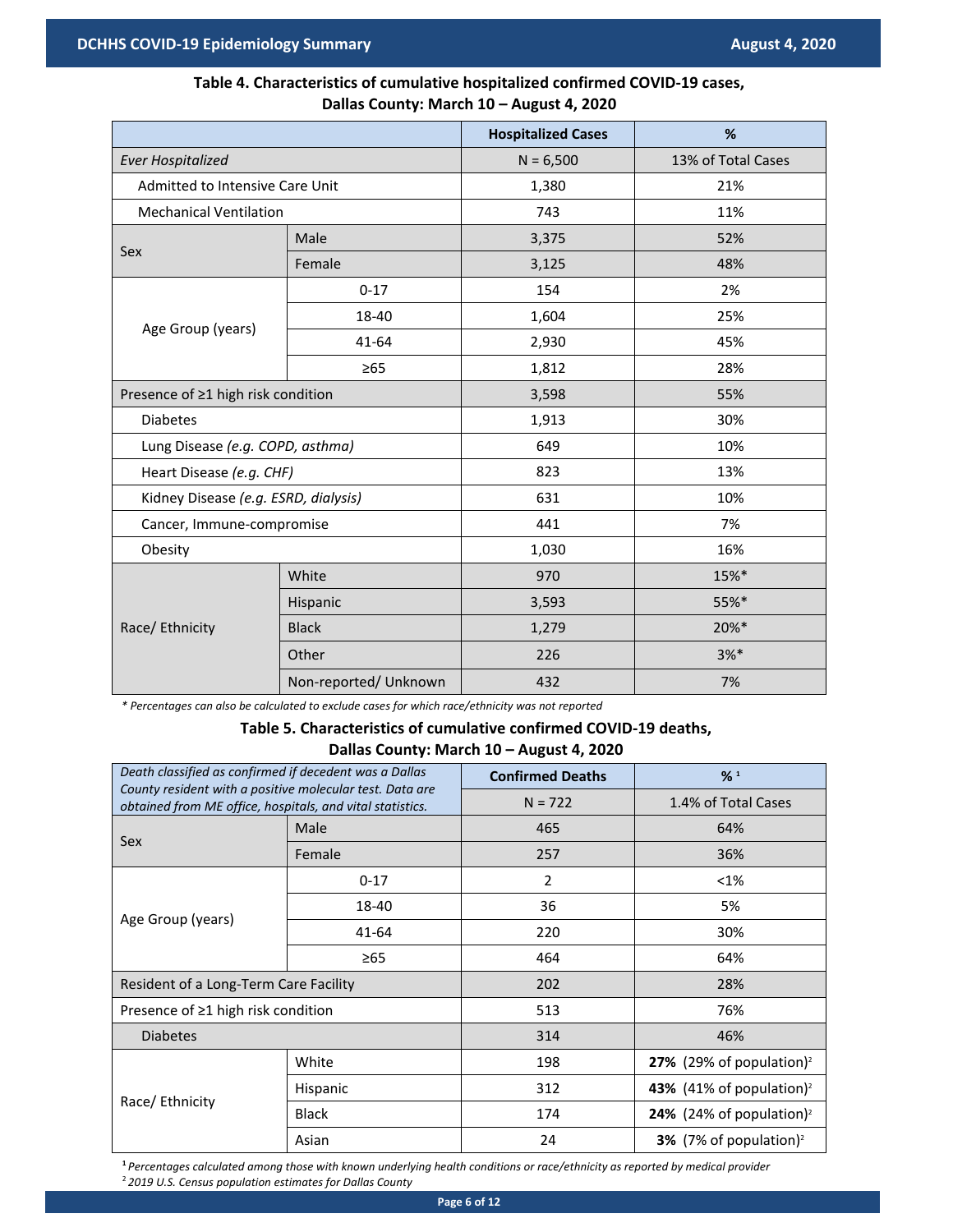**Table 6. Respiratory virus testing by North Texas hospitals participating in public health surveillance programs: May 17 – July 25, 2020 (CDC Weeks 21-30) 1-2**

| <b>Week Ending</b>          |                    | 5/23     | $5/30$       | 6/6            | 6/13         | 6/20     | 6/27     | $7/4$    | 7/11         | 7/18     | $7/25$         |
|-----------------------------|--------------------|----------|--------------|----------------|--------------|----------|----------|----------|--------------|----------|----------------|
|                             | Positive           | 453      |              | 585            | 919          |          |          |          |              |          |                |
| SARS-CoV-2                  |                    |          | 465          |                |              | 1,327    | 1,892    | 1,727    | 2,152        | 2,058    | 2,197          |
| <b>Novel</b>                | <b>Total Tests</b> | 3,807    | 4,017        | 4,328          | 3,953        | 4,925    | 6,207    | 5,753    | 8,077        | 9,488    | 11,393         |
| Coronavirus                 | % Positive         | 11.9%    | 11.6%        | 13.5%          | 23.2%        | 26.9%    | 29.3%    | 30.5%    | 26.8%        | 21.7%    | 19.3%          |
|                             | Positive           | 0        | $\Omega$     | 0              | $\Omega$     | 0        | $\Omega$ | 0        | 0            | 0        | $\Omega$       |
| Influenza                   | <b>Total Tests</b> | 277      | 233          | 235            | 206          | 121      | 238      | 225      | 174          | 111      | 110            |
|                             | % Positive         | 0%       | 0%           | 0%             | 0%           | 0%       | 0%       | 0%       | 0%           | 0%       | 0%             |
| Seasonal                    | Positive           | $\Omega$ | $\mathbf{1}$ | $\Omega$       | $\mathbf{0}$ | 0        | $\Omega$ | $\Omega$ | $\mathbf{1}$ | $\Omega$ | $\Omega$       |
| $(non-SARS-2)$              | <b>Total Tests</b> | 113      | 76           | 97             | 94           | 20       | 26       | 126      | 44           | 28       | 19             |
| Coronavirus                 | % Positive         | 0%       | 1.3%         | 0%             | 0%           | 0%       | 0%       | 0%       | 2.3%         | 0%       | 0%             |
|                             | Positive           | 3        | $\mathbf{1}$ | $\overline{2}$ | 3            | 0        | 1        | 0        | 2            | 1        | 0              |
| Adenovirus<br>(respiratory) | <b>Total Tests</b> | 255      | 198          | 217            | 183          | 100      | 194      | 200      | 145          | 101      | 103            |
|                             | % Positive         | 1.2%     | 0.5%         | 0.9%           | 1.6%         | 0%       | 0.5%     | 0%       | 1.4%         | 1.0%     | 0%             |
|                             | Positive           | $\Omega$ | $\Omega$     | $\Omega$       | $\Omega$     | $\Omega$ | $\Omega$ | $\Omega$ | $\Omega$     | $\Omega$ | $\Omega$       |
| Metapneumo-<br>virus        | <b>Total Tests</b> | 255      | 198          | 217            | 183          | 100      | 194      | 200      | 145          | 101      | 103            |
|                             | % Positive         | 0%       | 0%           | 0%             | 0%           | 0%       | 0%       | 0%       | 0%           | 0%       | 0%             |
|                             | Positive           | 5        | 5            | 6              | 6            | 2        | 4        | 12       | 5            | 8        | $\overline{2}$ |
| Rhinovirus/<br>Enterovirus  | <b>Total Tests</b> | 255      | 198          | 217            | 184          | 100      | 194      | 200      | 145          | 101      | 103            |
|                             | % Positive         | 2.0%     | 2.5%         | 2.8%           | 3.3%         | 2.0%     | 2.1%     | 6.0%     | 3.4%         | 7.9%     | 1.9%           |
|                             | Positive           | $\Omega$ | $\Omega$     | $\Omega$       | $\Omega$     | 0        | $\Omega$ | 0        | $\Omega$     | $\Omega$ | $\Omega$       |
| <b>RSV</b>                  | <b>Total Tests</b> | 262      | 200          | 218            | 187          | 104      | 197      | 200      | 145          | 103      | 103            |
|                             | % Positive         | 0%       | 0%           | 0%             | 0%           | 0%       | 0%       | 0%       | 0%           | 0%       | 0%             |

*Data sources: National Respiratory and Enteric Virus Surveillance System and an additional subset of hospitals voluntarily reporting surveillance PCR*  data directly to DCHHS. Testing denominators include out-of-county patients and testing performed only through hospitals in Dallas County. (Does not *include FEMA drive-thru clinics*). *Data are incomplete for the most recent dates.* 





1. *Data received as of 8:00 pm yesterday. All data are preliminary and subject to change as cases continue to be received and investigated.* 2. *Data are incomplete for the most recent dates. Test results may be reported to DCHHS several days after the result.*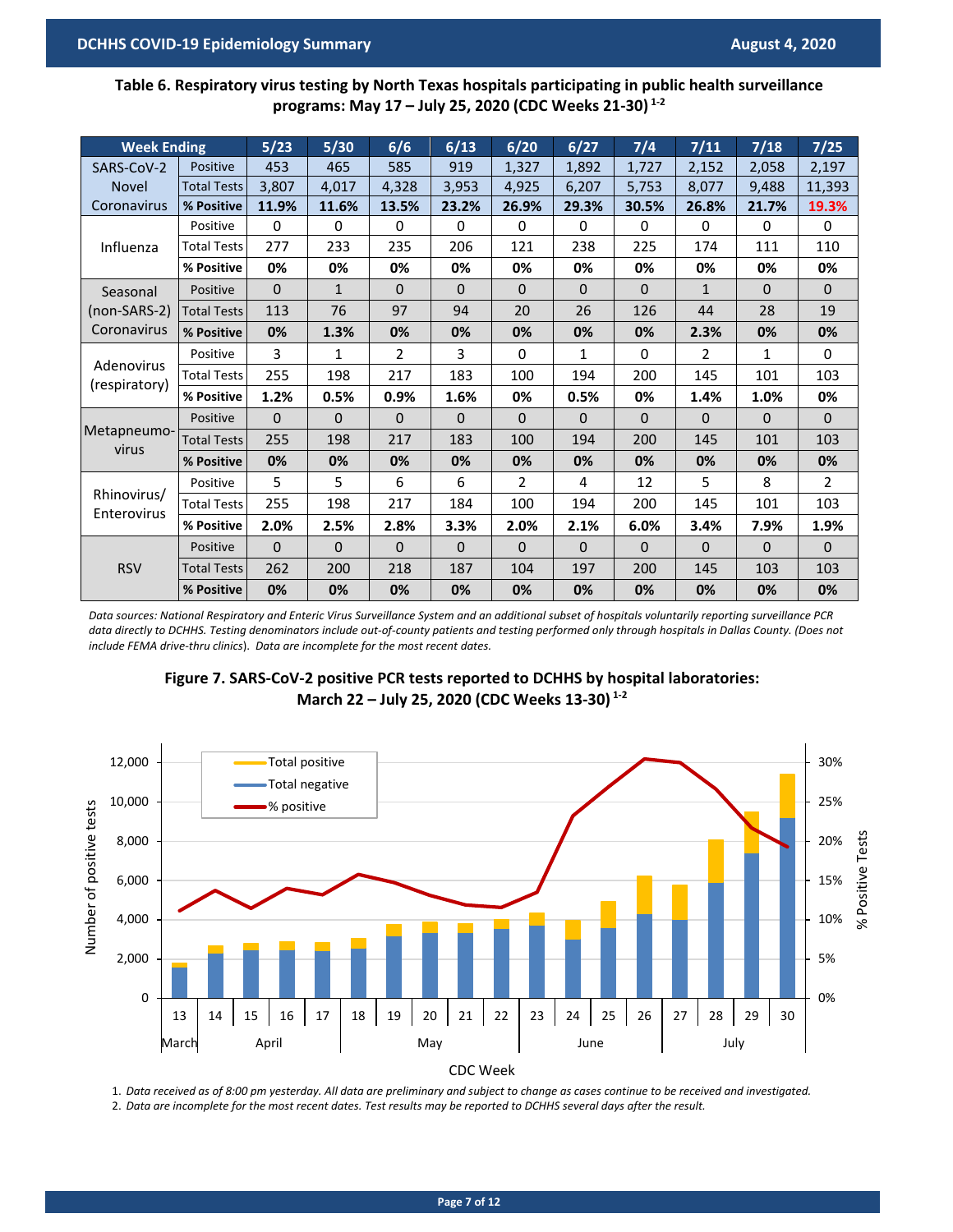## **Table 7. Transmission risk factors for cumulative confirmed COVID-19 cases, Dallas County**

| <b>Exposure Risk Factor</b>                                           | <b>Cases</b><br>$(N=52, 131)$ | % of Total Cases |
|-----------------------------------------------------------------------|-------------------------------|------------------|
| International Travel                                                  | 90                            | 0.2%             |
| Domestic Travel (Out-of-state)                                        | 249                           | 0.5%             |
| Cruise Ship Travel                                                    | 14                            | $< 0.1\%$        |
| Long-Term Care Facility (Resident) <sup>1</sup>                       | 1,184                         | 2.3%             |
| County Jail (Inmate)                                                  | 643                           | 1.2%             |
| State Jail (Inmate--TDCJ COVID-19 Medical Action Center) <sup>2</sup> | 96                            | 0.2%             |
| Federal Prison (Inmate) <sup>3</sup>                                  | 1,333                         | 2.6%             |
| <b>Homeless Shelter</b>                                               | 64                            | 0.1%             |
| <b>Meat/Food Processing Facilities</b>                                | 481                           | 0.9%             |
| Close contact or Presumed Community Transmission <sup>4</sup>         | 47,977                        | 92.0%            |

<sup>1</sup>*Does not include over 565 COVID-19 cases reported in LTCF staff members employed by the > 112 affected LTCFs.*

<sup>2</sup>*Texas Department of Criminal Justice cases are under the jurisdiction of the Texas Department of State Health Services for investigation*

<sup>3</sup>*Federal prison cases are under the jurisdiction of the federal government for investigation, but are now included in total County cases*

<sup>4</sup>*Includes: household transmission and cases with no other exposure risk factors identified*

## **Table 8. Summary of weekly COVID-19 hospitalizations and deaths from Dallas County hospitals, Vital Statistics and Medical Examiner's office** 1-4

| <b>Week Ending</b>                                |     | $\mid$ 05/30 $\mid$ 06/06 $\mid$ 06/13 $\mid$ 06/20 $\mid$ 06/27 $\mid$ 07/04 $\mid$ 07/11 $\mid$ 07/18 $\mid$ 07/25 $\mid$ 08/01 |     |     |       |       |        |        |        |        | $9/08/19-$ |
|---------------------------------------------------|-----|-----------------------------------------------------------------------------------------------------------------------------------|-----|-----|-------|-------|--------|--------|--------|--------|------------|
| <b>CDC Week</b>                                   | 22  | 23                                                                                                                                | 24  | 25  | $26*$ | $27*$ | $28*$  | $29*$  | $30*$  | $31*$  | Present    |
| COVID-19 hospitalizations <sup>1</sup>            | 223 | 273                                                                                                                               | 393 | 562 | 810   | 632   | $534*$ | $432*$ | $376*$ | $195*$ | 6,500      |
| $\sim$ COVID-19 ICU admissions <sup>1</sup>       | 49  | 61                                                                                                                                | 73  | 95  | 105   | 117   | $116*$ | $94*$  | $48*$  | $37*$  | 1,380      |
| Probable COVID-19-associated deaths <sup>2</sup>  |     |                                                                                                                                   | 0   | 0   | 0     | 0     | 0      | 0      |        |        |            |
| Confirmed COVID-19-associated deaths <sup>3</sup> | 30  | 28                                                                                                                                | 25  | 36  | 50    | 53*   | $53*$  | $69*$  | $87*$  | 49*    | 722        |

\* *All data are preliminary and subject to change as cases continue to be received and investigated.*

<sup>1</sup> Reflects all COVID-19-associated hospitalizations and intensive care unit admissions reported from area hospitals within Dallas County by week of

admission. Hospitalizations are inclusive of ICU admissions. Data are preliminary and include reports received as of 8:00 pm yesterday.

<sup>2</sup> Probable COVID-19 deaths as defined by CSTE interim case classification criteria--meeting vital records criteria without molecular lab test confirmation. <sup>3</sup> Confirmed COVID-19 deaths as defined by a positive molecular amplification detection test *and* any of the following: (1) death certificate denotation, (2) medical record documentation of compatible symptoms and clear progression from illness to death, or (3) determination by the County Medical Examiner's office (ME) of no alternate cause of death. Does not include possible COVID-19 -associated deaths with pending determination of cause of death.



## **Figure 8. Confirmed COVID-19-associated deaths by week of death, Dallas County: March 2019 through week ending July 25, 2020 (CDC Week 30)**\*

*\* Dallas County residents diagnosed with confirmed COVID-19 by molecular amplification detection testing. \*\* All data are preliminary and subject to change as cases continue to be received and investigated.*

**Page 8 of 12**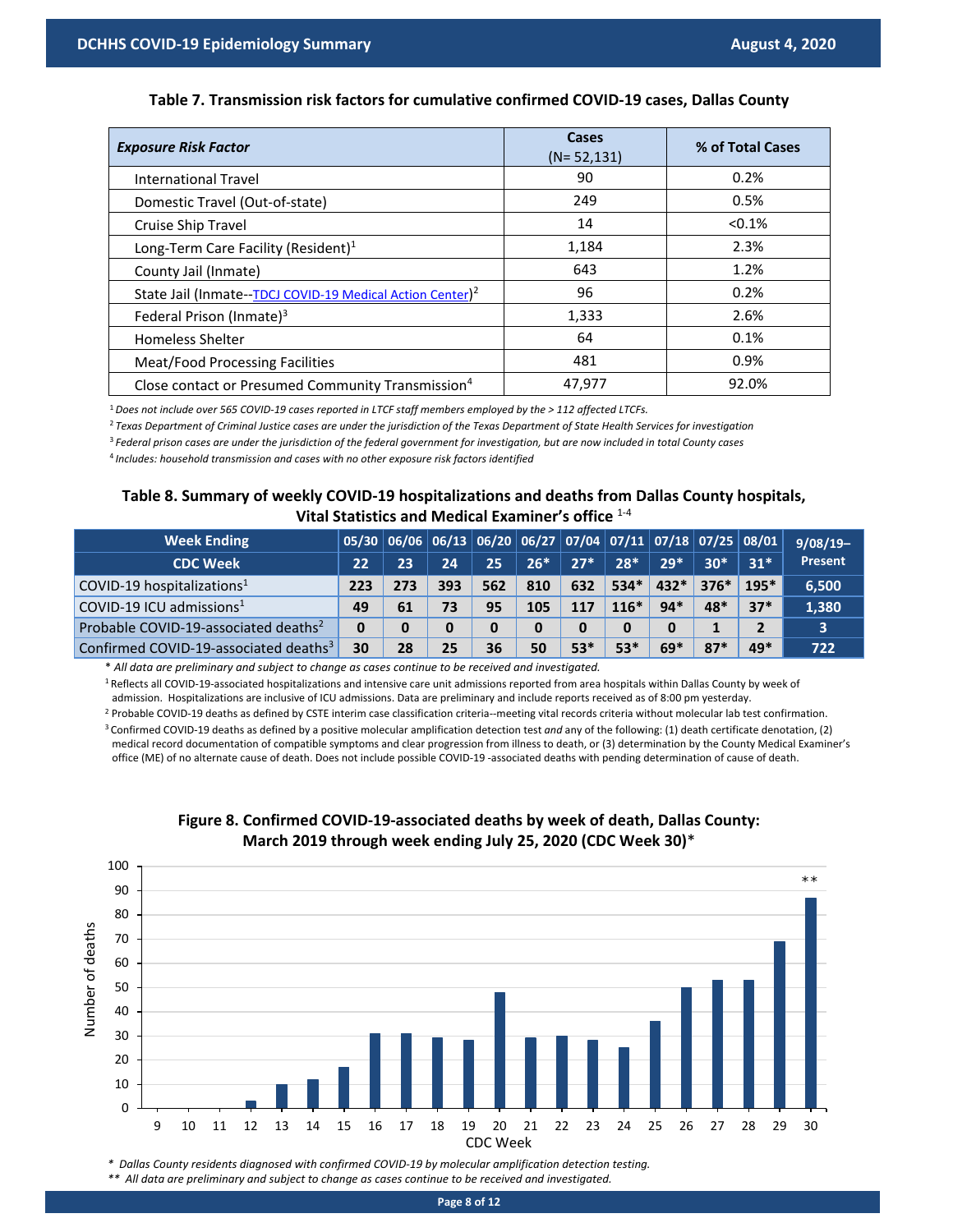**Figure 9. Intensive care unit hospitalizations for influenza and COVID-19 by week of admission, Dallas County: September 2019 through week ending July 25, 2020 (CDC Week 30)**\*



*\* New ICU admissions of Dallas County residents reported with confirmed COVID-19 by molecular amplification detection testing as of 8:00 pm yesterday. Hospitalized patients with self-reported residence from outside of Dallas County are not included. \*\* All data are preliminary and subject to change as cases continue to be received and investigated.*

**Figure 10. Syndromic surveillance of emergency department visits for COVID-like illness (CLI)\* and Influenza-like illness (ILI)\*\*, Dallas County: September 29, 2019 – July 25, 2020**



*ESSENCE Data is from 18 hospital emergency departments voluntarily reporting numbers of persons presenting with self-reported chief complaints. \* CLI is defined as chief complaint of fever and cough or shortness of breath or difficulty breathing.* 

*\*\*ILI is defined as chief complaint of fever and cough or sore throat or mention of influenza.*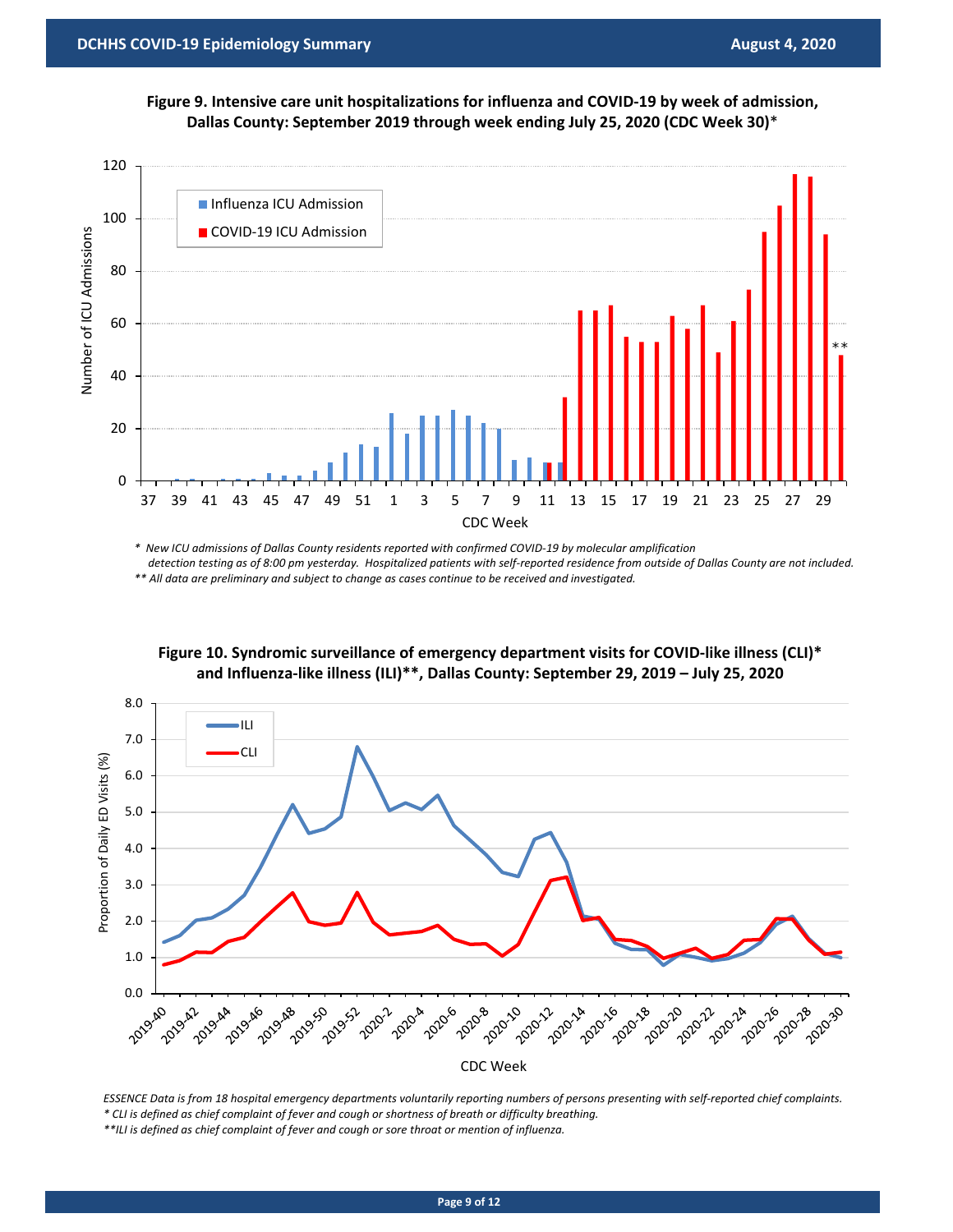# **Table 9. Occupations of hospitalized patients with confirmed COVID-19, Dallas County, 3/10 – 8/3/20**

|                                                                             | <b>Hospitalized Cases</b><br>(%) of Total Employed |               |  |
|-----------------------------------------------------------------------------|----------------------------------------------------|---------------|--|
| <b>Occupation</b>                                                           | <b>Position</b>                                    | <b>Sector</b> |  |
| <b>Critical Infrastructure Workers*</b>                                     |                                                    | 1,362 (78%)   |  |
| <b>Healthcare and Public Health</b>                                         |                                                    | 199 (11%)     |  |
| Nurse, LVN, CNA                                                             | 30                                                 |               |  |
| Physician                                                                   | 9                                                  |               |  |
| Other: Dentist, dietary, home health, medical assistant, mental health, PCT | 160                                                |               |  |
| <b>Transportation and Logistics</b>                                         |                                                    | 167 (10%)     |  |
| Airline/Airport                                                             | 13                                                 |               |  |
| Parcel or postal delivery                                                   | 15                                                 |               |  |
| Cab/rideshare or bus driver                                                 | 20                                                 |               |  |
| Other: Mechanic, truck driver, freight, railroad                            | 119                                                |               |  |
| Food and Agriculture                                                        |                                                    | 281 (16%)     |  |
| Grocery                                                                     | 52                                                 |               |  |
| Restaurant                                                                  | 83                                                 |               |  |
| Other: Food processing, production, supply                                  | 146                                                |               |  |
| Other Community/Government Essential Functions                              |                                                    | 88 (5%)       |  |
| Clergy (Pastor, priest)                                                     | 10                                                 |               |  |
| Education (Teacher, administration)                                         | 23                                                 |               |  |
| Judicial system (Attorney)                                                  | 9                                                  |               |  |
| Other: Real estate services, shelter services, government operations        | 46                                                 |               |  |
| Public Works and Infrastructure Support Services                            |                                                    | 224 (13%)     |  |
| Construction/Contractor                                                     | 161                                                |               |  |
| Other: Waste disposal, landscaping, maintenance                             | 63                                                 |               |  |
| Financial (Accounting, bank, insurance)                                     |                                                    | 63 (4%)       |  |
| Communications and Information Technology                                   |                                                    | 29 (2%)       |  |
| Commercial Facilities (Building materials, painting, warehouse)             |                                                    | 135 (8%)      |  |
| Hygiene Services (Custodian, housekeeping)                                  |                                                    | 70 (4%)       |  |
| Law Enforcement, Public Safety, First Responders                            |                                                    | 44 (3%)       |  |
| Critical Manufacturing (Manufacturing metal, packaging)                     |                                                    | 43 (2%)       |  |
| Energy/Utilities (Electricity, petroleum, gas)                              |                                                    | 19 (1%)       |  |
| Non-Critical Infrastructure Workers (Includes retail, personal services)    |                                                    | 252 (14%)     |  |
| <b>Employed</b> (position not reported)                                     |                                                    | 135 (8%)      |  |
| <b>Total reporting any employment</b>                                       |                                                    | 1,749         |  |
| Non-Employed (Includes retired, child, homemaker, etc.)                     |                                                    | 1,927         |  |
| Student (≥18 years old)                                                     |                                                    | 57            |  |
| Not reported                                                                |                                                    | 2,767         |  |
| <b>Total hospitalized</b>                                                   |                                                    | 6,500         |  |

*\* Includes only residents of Dallas County with self-reported occupational information. All data is preliminary and subject to change.*

*\*\*CISA Advisory Memorandum on Identification of Essential Critical Infrastructure Workers During COVID-19 Response, v3.1, May 19, 2020*  [https://www.cisa.gov/sites/default/files/publications/Version\\_3.1\\_CISA\\_Guidance\\_on\\_Essential\\_Critical\\_Infrastructure\\_Workers.pdf](https://www.cisa.gov/sites/default/files/publications/Version_3.1_CISA_Guidance_on_Essential_Critical_Infrastructure_Workers.pdf)*.*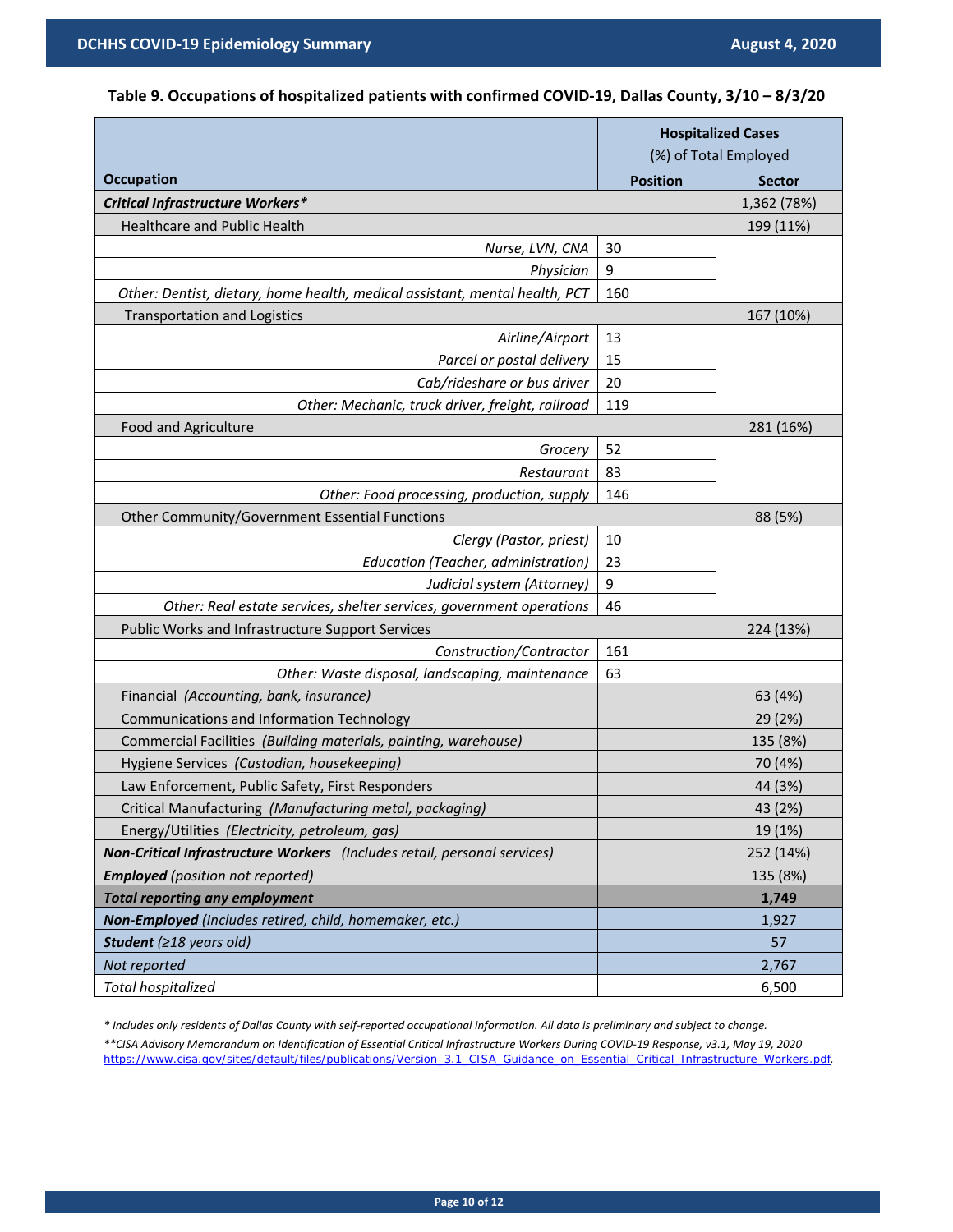*(e.g. Does not include cases who reside in portions of cities which are not within Dallas County.)*

| <b>City of Residence</b> | Cases (N=52,131) | % of Total Cases |
|--------------------------|------------------|------------------|
| Addison                  | 186              | 0.4%             |
| <b>Balch Springs</b>     | 612              | 1.2%             |
| Carrollton               | 793              | 1.5%             |
| Cedar Hill               | 852              | 1.6%             |
| Cockrell Hill            | 114              | 0.2%             |
| Combine                  | 12               | 0.0%             |
| Coppell                  | 231              | 0.4%             |
| <b>Dallas</b>            | 27,782           | 53.3%            |
| DeSoto                   | 1,002            | 1.9%             |
| Duncanville              | 883              | 1.7%             |
| Farmers Branch           | 456              | 0.9%             |
| Ferris                   | $\overline{2}$   | 0.0%             |
| Garland                  | 4,653            | 8.9%             |
| <b>Glenn Heights</b>     | 133              | 0.3%             |
| <b>Grand Prairie</b>     | 2,457            | 4.7%             |
| <b>Highland Park</b>     | 41               | 0.1%             |
| <b>Hutchins</b>          | 200              | 0.4%             |
| Irving                   | 4,428            | 8.5%             |
| Lancaster                | 851              | 1.6%             |
| Mesquite                 | 2,956            | 5.7%             |
| Ovilla                   | $\mathbf{1}$     | 0.0%             |
| Richardson               | 779              | 1.5%             |
| Rowlett                  | 581              | 1.1%             |
| Sachse                   | 104              | 0.2%             |
| Seagoville               | 1,704            | 3.3%             |
| Sunnyvale                | 79               | 0.2%             |
| <b>University Park</b>   | 78               | 0.1%             |
| Wilmer                   | 156              | 0.3%             |
| Wylie                    | 5                | 0.0%             |

## **CDC Priorities for COVID-19 Testing** *(rev. date: 5/3/20)*

**(See CDC Guidance for Evaluating and Reporting Persons Under Investigation (PUI) at:**  <https://www.cdc.gov/coronavirus/2019-nCoV/hcp/clinical-criteria.html> )

## **High Priority**

- Hospitalized patients **with** symptoms
- Healthcare facility workers, workers in congregate living settings, and first responders **with** symptoms
- Residents in long-term care facilities or other congregate living settings, including prisons and shelters, **with** symptoms

## **Priority**

- Persons **with** symptoms of potential COVID-19 infection, including: fever, cough, shortness of breath, chills, muscle pain, new loss of taste or smell, vomiting or diarrhea and/or sore throat.
- Persons **without** symptoms who are prioritized by health departments or clinicians, for any reason, including but not limited to: public health monitoring, sentinel surveillance, or screening of other asymptomatic individuals according to state and local plans.